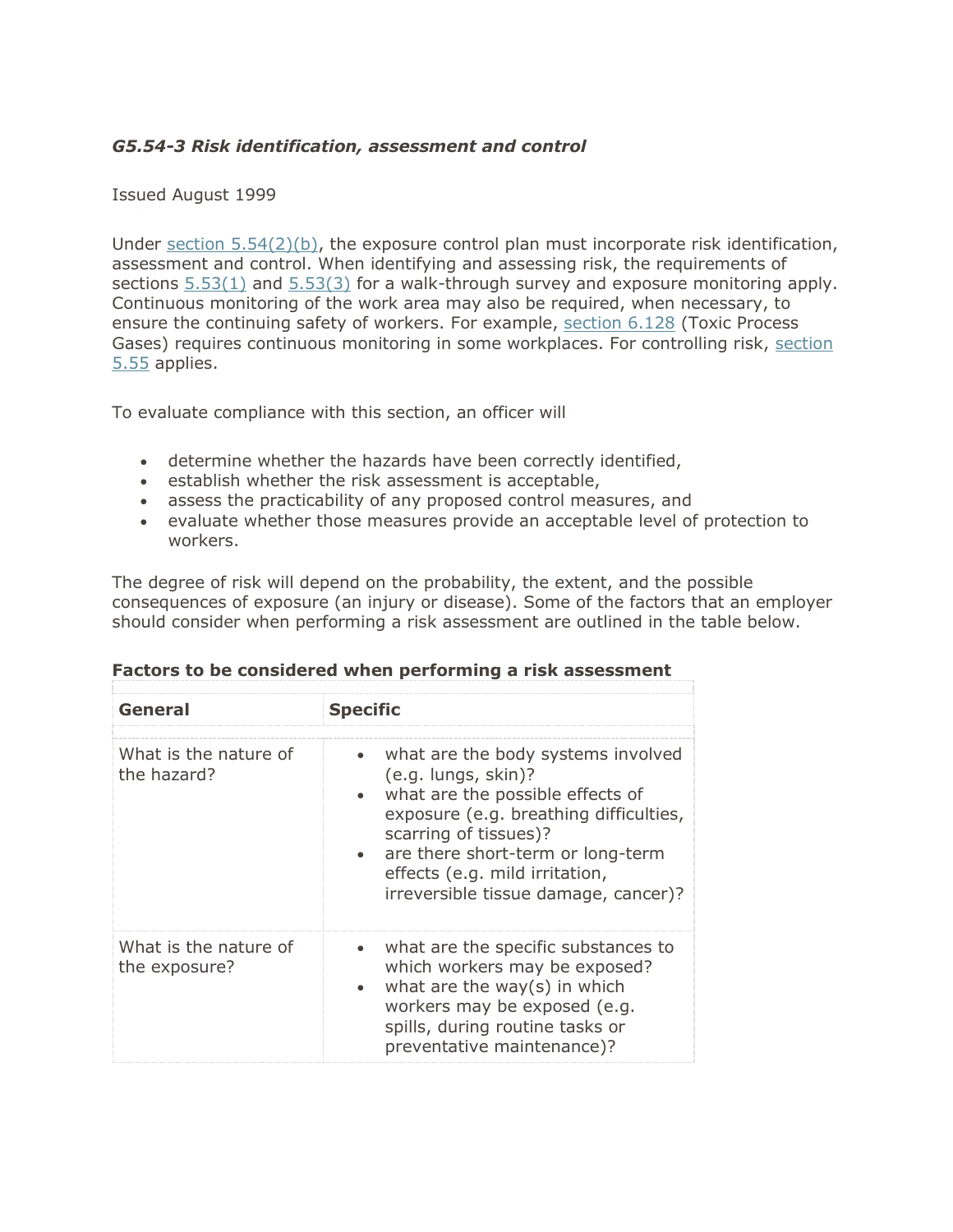|                                                                              | what are the specific work methods<br>or procedures which may result in<br>exposure?<br>who are the workers at risk for<br>exposure (i.e. process workers,<br>maintenance workers, outside<br>contractors)?<br>how many workers are potentially<br>exposed?                                                      |
|------------------------------------------------------------------------------|------------------------------------------------------------------------------------------------------------------------------------------------------------------------------------------------------------------------------------------------------------------------------------------------------------------|
| Are there control<br>measures in place to<br>reduce the risk of<br>exposure? | • are there any engineering controls?<br>(e.g. is the process enclosed or<br>isolated?)<br>are there administrative controls<br>(e.g. is work scheduled to minimize<br>time spent in the hazardous area)?<br>is personal protective equipment<br>available? (i.e. what type is<br>available and how is it used?) |

### *G5.54-4 Hygiene facilities and decontamination procedures*

Issued August 1999; Editorial Revision February 1, 2008

### **Regulatory excerpt**

Section 5.54(2)(e) of the *OHS Regulation* ("*Regulation*") states:

- (2) The exposure control plan must incorporate the following elements:
- (e) hygiene facilities and decontamination procedures, when required;

# **Purpose of guideline**

The purpose of this guideline is to clarify that the walk-through survey required under [section 5.53\(1\),](https://www.worksafebc.com/en/law-policy/occupational-health-safety/searchable-ohs-regulation/ohs-regulation/part-05-chemical-and-biological-substances#SectionNumber:5.53) the risk assessment performed under [section 5.88,](https://www.worksafebc.com/en/law-policy/occupational-health-safety/searchable-ohs-regulation/ohs-regulation/part-05-chemical-and-biological-substances#SectionNumber:5.88) along with specific requirements in Parts  $6$  and  $7$ , will help determine whether or not hygiene facilities and decontamination procedures are required.

### **Hygiene facilities and decontamination procedures**

Section 5.54(2)(e) requires that the exposure control plan incorporate "hygiene facilities and decontamination procedures, when required." The walk-through survey required under [section](https://www.worksafebc.com/en/law-policy/occupational-health-safety/searchable-ohs-regulation/ohs-regulation/part-05-chemical-and-biological-substances#SectionNumber:5.88)  $5.53(1)$ , as well as the risk assessment required under section [5.88,](https://www.worksafebc.com/en/law-policy/occupational-health-safety/searchable-ohs-regulation/ohs-regulation/part-05-chemical-and-biological-substances#SectionNumber:5.88) will determine the need for specific hygiene facilities and decontamination procedures. Certain sections of Parts 6 and 7 may also require hygiene facilities and decontamination procedures, such as for asbestos, lead, and biological agents designated as hazardous substances in [section 5.1.1.](https://www.worksafebc.com/en/law-policy/occupational-health-safety/searchable-ohs-regulation/ohs-regulation/part-05-chemical-and-biological-substances#SectionNumber:5.1.1) Refer to the relevant OHS Guidelines for further assistance.

# *G5.54-5 Health monitoring*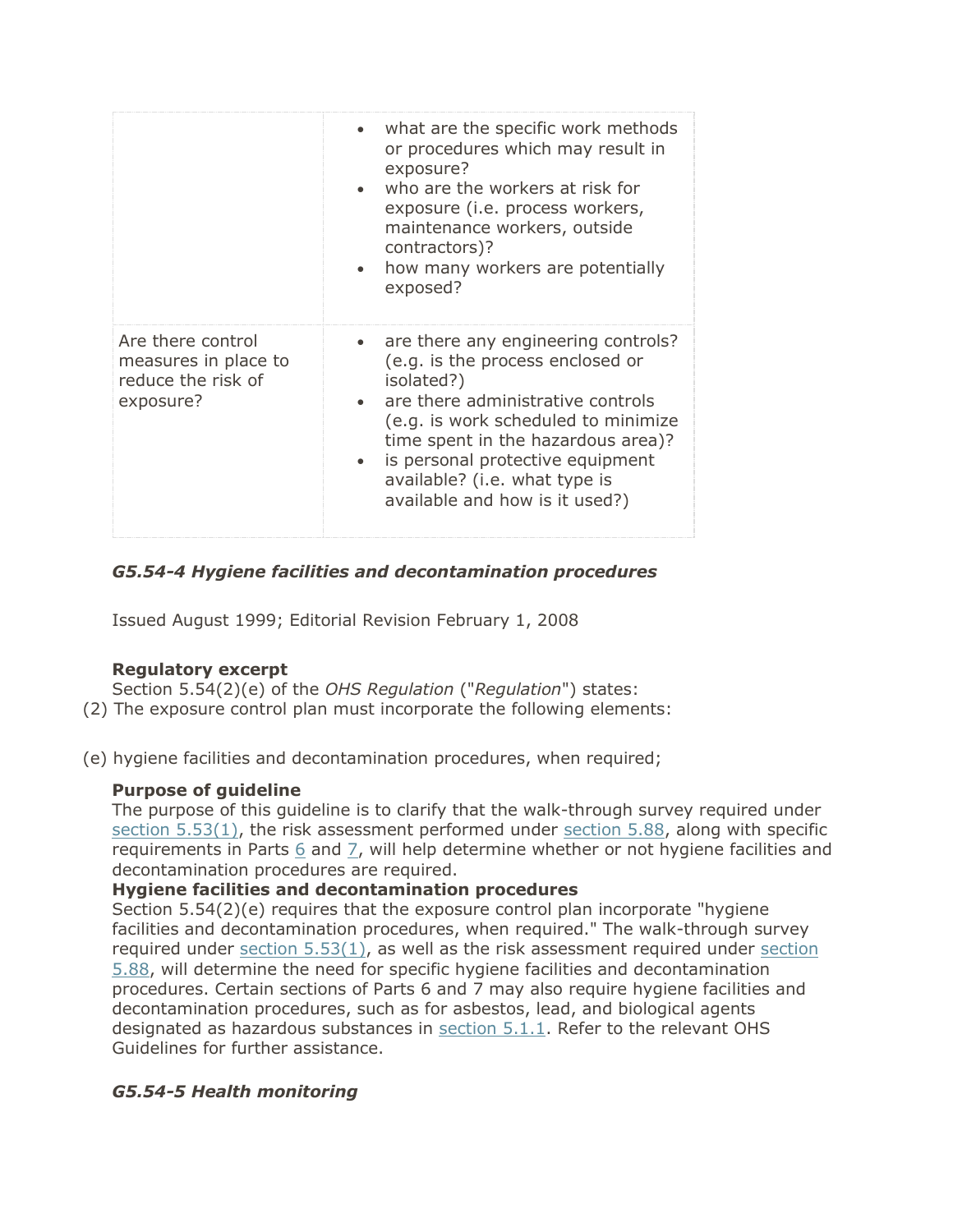Issued August 1999; Revised June 7, 2002; Editorial Revision October 2004

Under section  $5.54(2)(f)$ , the exposure control plan must incorporate "health monitoring, when required." Health monitoring may be required explicitly (such as under [section 6.79,](https://www.worksafebc.com/en/law-policy/occupational-health-safety/searchable-ohs-regulation/ohs-regulation/part-06-substance-specific-requirements#SectionNumber:6.79) the Board may require health monitoring for workers exposed to pesticides in non-agricultural operations), or as an element of an exposure control plan. A list of the sections in which an exposure control plan is called for is tabulated in OHS Guideline [G5.54-1.](https://www.worksafebc.com/en/law-policy/occupational-health-safety/searchable-ohs-regulation/ohs-guidelines/guidelines-part-05#SectionNumber:G5.54-1)

The purpose of health monitoring is to protect workers from developing occupational disease by detecting biological indicators or adverse health effects at an early stage. Action can then be taken to prevent, reverse, reduce the severity, or arrest the progression of the adverse health effect or disease. Biological Action Values (BAV) for biological indicators are established by the Board, based on current information and are reviewed periodically. For further information, consult the occupational physicians of WorkSafeBC.

Health monitoring should be considered when

- there is reasonable likelihood of a workplace exposure,
- the exposure can potentially cause an occupational disease or adverse health effect, or
- there is a means of detecting or measuring the disease, adverse health effect or its precursor or biological indicator.

The results of health monitoring are also useful in evaluating the effectiveness of the exposure control plan, particularly when it cannot be evaluated by exposure monitoring alone. This occurs when

- the skin or the gut are significant routes of absorption,
- the skin itself may be affected by contact exposure, or
- exposure control is dependent on the use of personal protective equipment.

The skin and gut could be significant routes of exposure if the skin is in direct contact with a contaminant or if the contaminant is ingested and absorbed into the gut.

Biological monitoring of a substance, its metabolite or its biological effect can be a component of health monitoring. An appropriate biological indicator is one that can be detected before disease or an adverse health effect occurs. Preventive action can then be taken as required. Before undertaking biological monitoring, the following criteria regarding the biological test should be met. The test should

- specifically assess the exposure or the effect,
- be sufficiently sensitive to detect occupational exposure levels and effects,
- vary quantitatively with the intensity of exposure and the risk of development of adverse effects,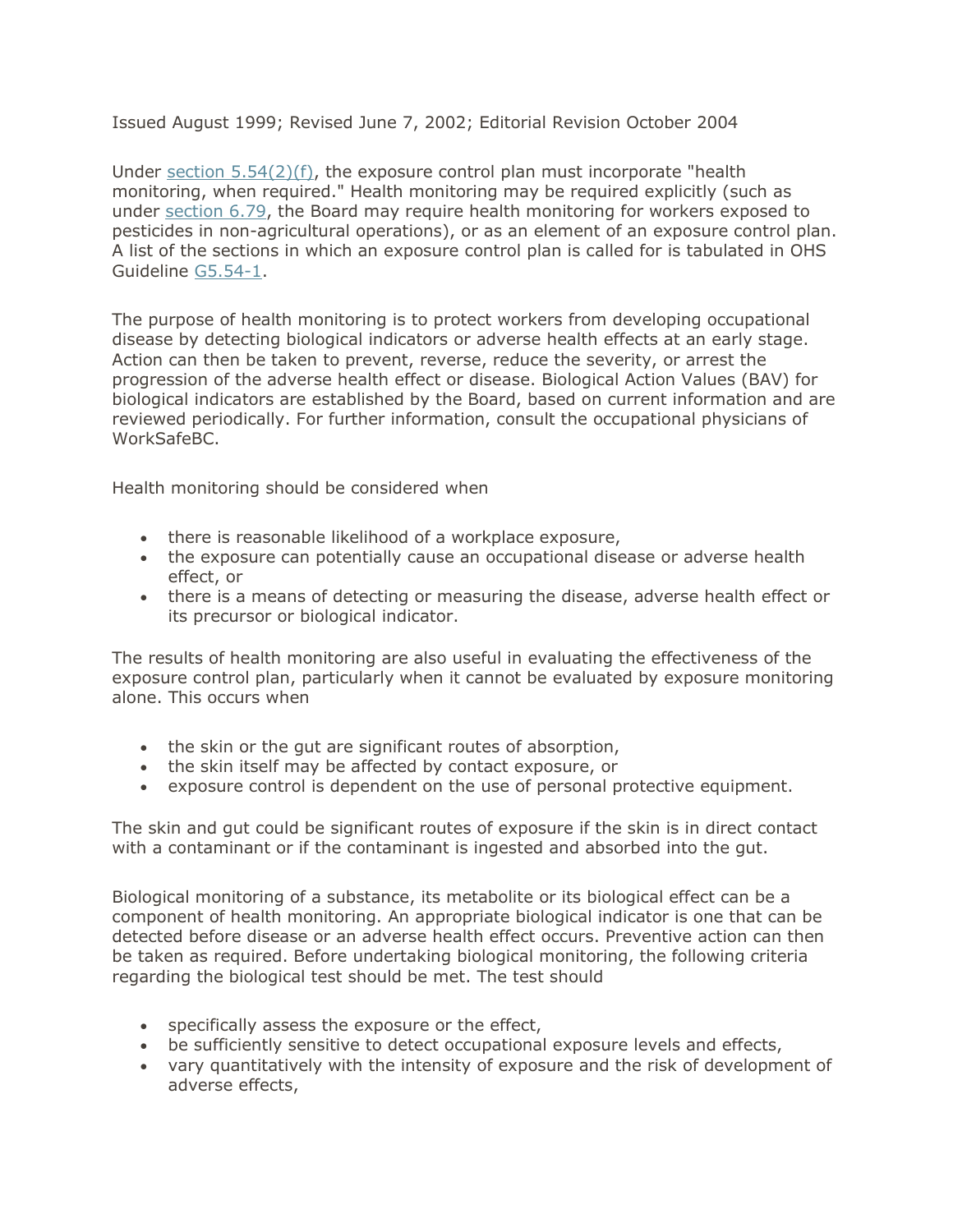- provide more information on potential health risk than can be obtained from exposure monitoring alone,
- be as non-invasive as possible,
- be readily available and not be too time-consuming, complex or expensive,
- be measured by analytical techniques which are accurate, specific and sensitive, and
- have minimal storage and transport limitations.

Substances for which WorkSafeBC considers health monitoring may be appropriate include, but are not limited to

- lead,
- cadmium,
- mercury,
- respiratory sensitizers (such as cedar dust or isocyanates),
- 4,4'-methylene bis[2-chloroaniline] or MOCA, and
- organophosphate compounds.

Health monitoring does not necessarily entail sophisticated testing, requiring medical or nursing personnel. Setting up a health monitoring system should be done by an occupational health physician or nurse, although its day-to-day functioning can often be managed by a qualified person, such as an occupational hygienist or health and safety manager. For some substances, health monitoring may only require an early reporting system linked with periodic inquiries about signs and symptoms, self-checks (such as examination of the skin for signs of sensitivity) by a lay person such as a first aid attendant or supervisor). When biological or biological effect monitoring is necessary, the services of appropriate medical, nursing or technical personnel may be required for ordering tests and taking samples. A physician or nurse must interpret the results.

Health, biological and biological effect monitoring should only be carried out with the informed consent of the worker. The individual should be advised of the purpose of the tests and biological samples should be analyzed only for the substances or effects for which consent has been obtained. Informed consent should ensure that the worker is made aware of any consequences that might occur if the results of the monitoring indicate that exposure should be reduced.

Personal results of health monitoring, as well as their interpretation, should be given to individual workers. Unless the worker's written informed consent for release is obtained, only categorical results (such as a range of values rather than specific measurement values) should be released to any person other than the individual or the worker's family physician). Both the worker and the employer should be advised about the worker's fitness to work, along with any work restrictions or recommended health and safety precautions.

Records concerning health, biological and biological effect monitoring should be kept and maintained in a form, which is easily linked to job and exposure records, while still observing the rules of confidentiality.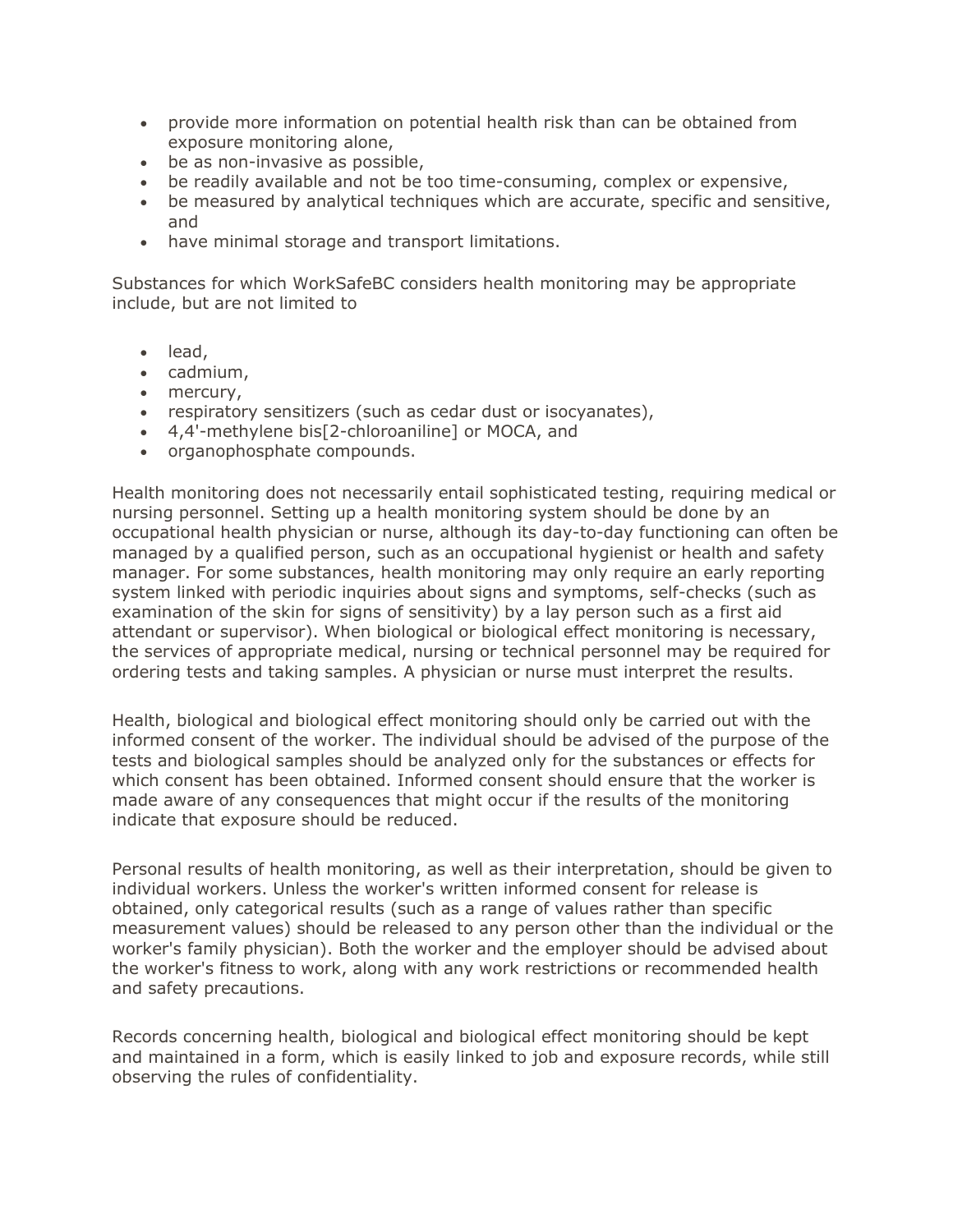Although this section does not stipulate the period of time that records must be retained, they should be kept as long as practicable. This is especially important for identifying and assessing work-related health changes associated with changes over time in work processes, practices or control measures, as well as for detecting occupational diseases with delayed onset. In terms of confidentiality, standard guidelines and current accepted practice of regulatory bodies and recognized occupational health organizations should be followed. These include, for example, the Royal College of Physicians and Surgeons, the Canadian Medical Association, the British Columbia Medical Association, the Occupational and Environmental Medicine Association of Canada, and the American College of Occupational and Environmental Medicine. Employers, in conjunction with worker health and safety representatives and occupational health personnel, should develop written policy regarding confidentiality. This policy, as well as any monitoring records, should be reviewed periodically.

Health monitoring programs should be reviewed and re-evaluated on a regular basis, and when

- there is a change in work processes or substance usage,
- there is a significant change in the results of air monitoring, where a significant change may indicate either that the exposure limit is being exceeded or that control measures are keeping exposure levels below 50% of the exposure limit,
- signs or symptoms of occupational ill health are reported and investigated, as required by [section 5.59](https://www.worksafebc.com/en/law-policy/occupational-health-safety/searchable-ohs-regulation/ohs-regulation/part-05-chemical-and-biological-substances#SectionNumber:5.59) of the *OHS Regulation*, or
- results of biological or biological effect monitoring exceed recommended limits.

### *G5.54-6 Documentation*

Issued August 1999; Editorial Revision February 1, 2008; Editorial Revision consequential to May 1, 2017 Regulatory Amendment

### **Regulatory excerpt**

Section 5.54(2)(g) of the *OHS Regulation ("Regulation")* states: (2) The exposure control plan must incorporate the following elements:

(g) documentation, when required.

# **Purpose of guideline**

The purpose of this guideline is to specify when documentation is specifically required under certain sections.

### **Documentation**

Section 5.54(2)(g) provides that the exposure control plan must incorporate "documentation, when required." Documentation is specifically required under certain sections. Some examples include the following:

- [Section 6.4](https://www.worksafebc.com/en/law-policy/occupational-health-safety/searchable-ohs-regulation/ohs-regulation/part-06-substance-specific-requirements#SectionNumber:6.4) of the *Regulation* inventory of asbestos-containing materials and a record of any changes made to the inventory
- [Section 6.32](https://www.worksafebc.com/en/law-policy/occupational-health-safety/searchable-ohs-regulation/ohs-regulation/part-06-substance-specific-requirements#SectionNumber:6.32) records of risk assessments, inspections, air monitoring results, instruction and training of workers, and incident investigation reports